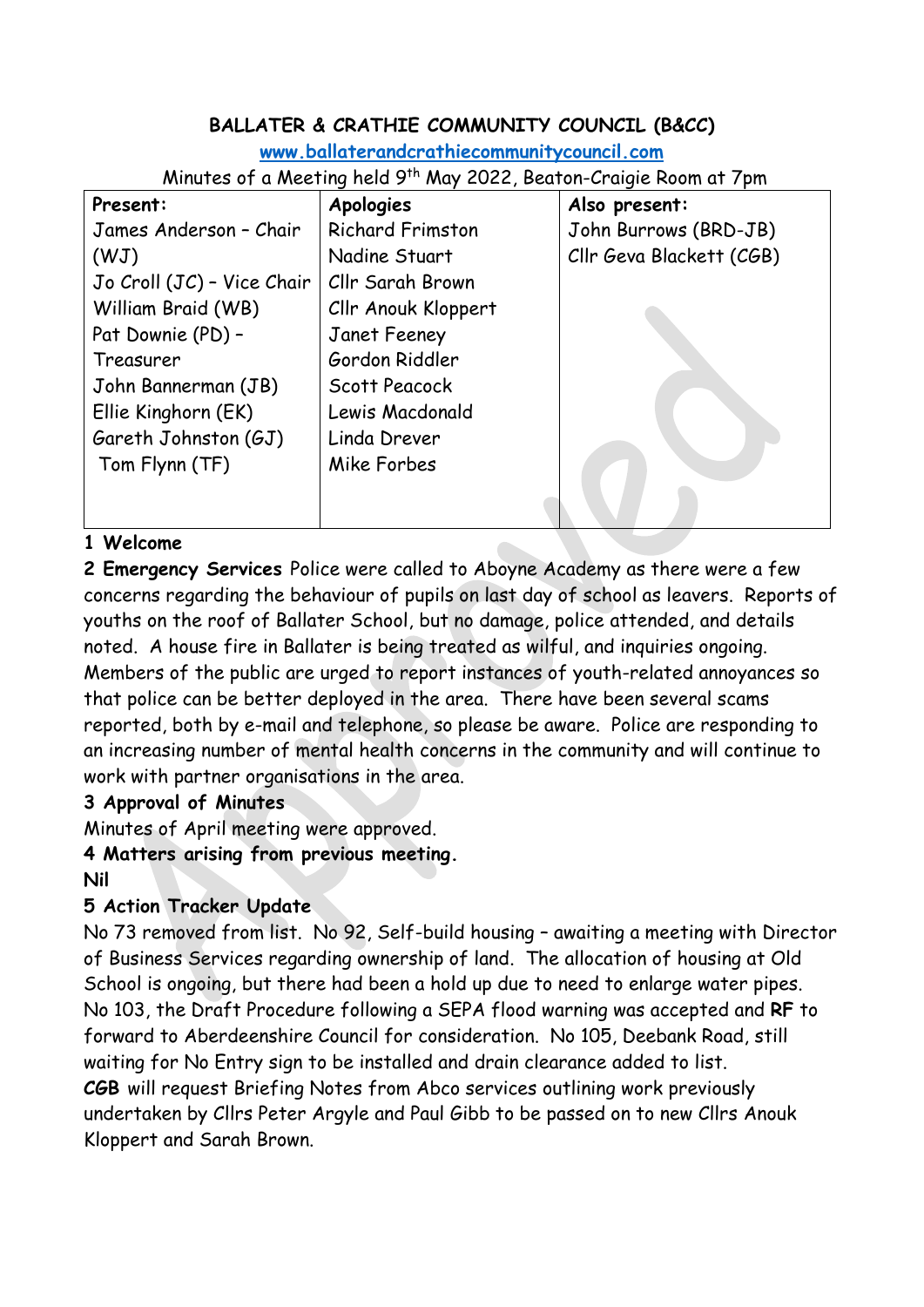### **6 Sub Committee Reports**

# FIG

**JB** asked if minutes from April flood meeting had been posted on Facebook and website. **JC** confirmed they were on Facebook, but **RF** to post on website. An article updating FIG activities would appear in the Eagle. FIG had met with Alan Wood, Director of Infrastructure Services. Despite mixed messages from AbCo it appears that there is limited flexibility in the route of Option 3A, should funding be available, which means it will be difficult to fully address the concerns of the Caravan Park and Golf Club. It seemed that AbCo would not address any community concerns until the conclusion of the ongoing study at the earliest. FIG made clear that the Public Meeting indicated there had been a breakdown in trust between AbCo and the community, but AbCo may not address this matter until the conclusion of the on going study.. **JB** urged new councillors to make themselves aware of local feeling regarding flood defences so that we can discuss at the level of the community council, options for the way forward on 3A, that the community are most likely to support. **TF reported that FIG** had met with SEPA. The meeting was constructive but FIG were concerned that SEPA did not at present seem to have a strategy to consider

# Ballater Resilience Group (BRG)

announced in this area within the last week.

A report was received from Mike Forbes. BCCC has applied to the SSEN Resilient Communities Fund on behalf of BRG for equipment for Ballater, Crathie and the Victoria Halls. An April induction course has increased the total number of helpers to 28. The two new summer wardens at Ballater Caravan Park have been given flood response training. There will be a training course for all 9 coordinators later in May. A full review of the Ballater Resilience Plan is underway, and the updated plan will be released in May. The BRG Emergency Contacts List has also been updated and circulated to coordinators.

drought as a serious future problem, even though a drought warning has been

# Crathie Resilience Group

Two meetings have been held with Braemar Resilience Group. Also in discussion with Neil Evans of SFL Radios to discuss options for radio communications between Resilience Groups. Emergency Contact Numbers List in development with good input from Angus McNicol of Invercauld Estate.

# **7 Crathie Issues**

Awaiting final planning approval for Balnault Farm Shop and Play Park. Planning application in place for new noticeboard, which will be part Community, part Resilience, part School, with funding to be discussed with BRD Limited. Awaiting confirmation of when repairs to Inver underpass will take place and if there will be any diversions through any adjacent land. **CGB** reported that there will be £50,000 available for the car park at Crathie School. The gardens in front of Crathie School is part of landscaping services. **CGB** will check what is happening. No further updates on speed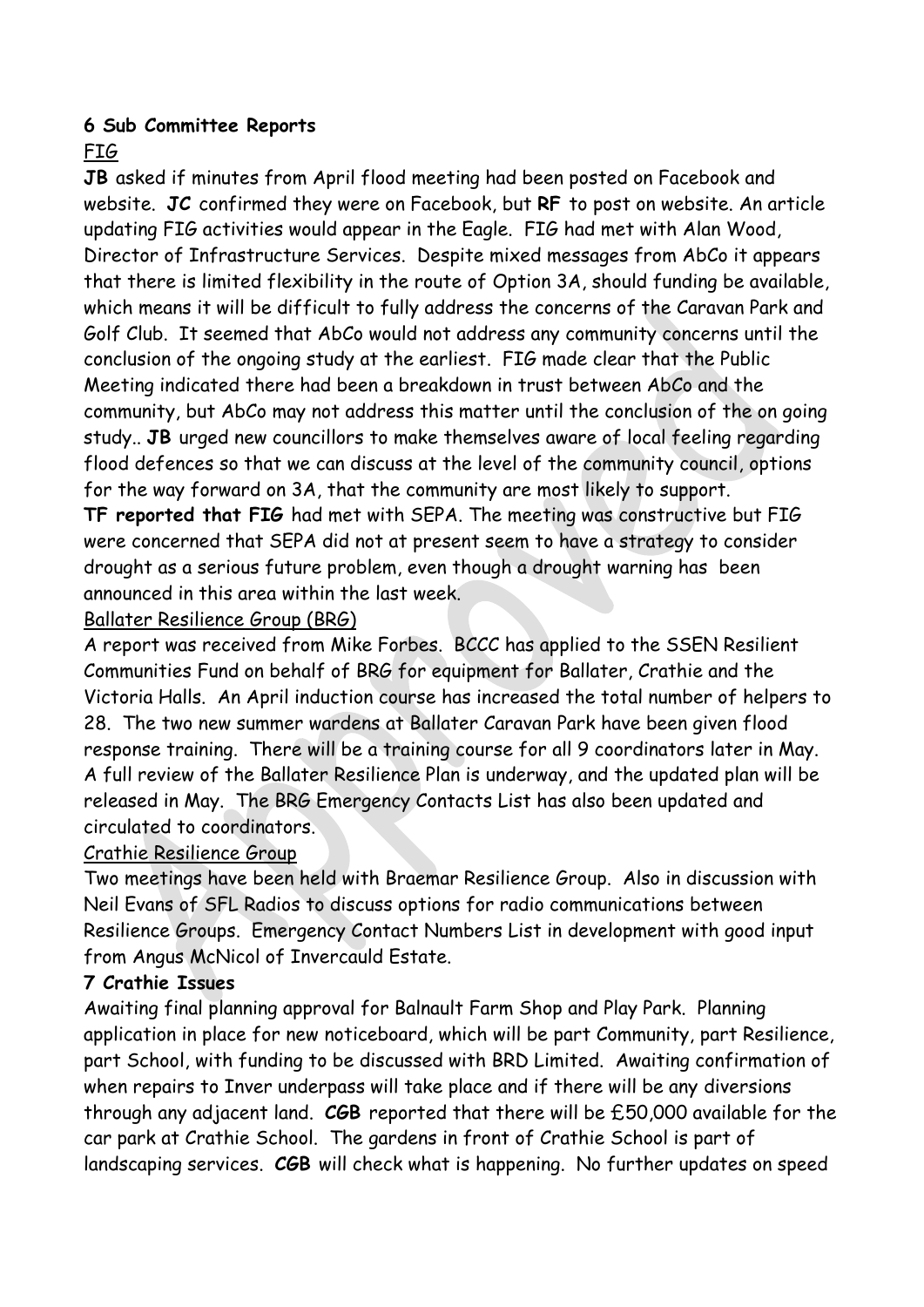limit adjustments. **CGB** agreed the new mast was unsightly – sadly not painted brown to tone in with environment, but verges should green up in due course.

# **8 Other Reports**

### BRD

**BRD-JB** sent in a report to BCCC. This covered payments from Johnston Oils to the community, the Jubilee Derby, the Duck Festival, Hardship Fund, Ballater Memorial Centenary Re-dedication and Town Centre regeneration. The Keep Care in the Community Team had been in a zoom meeting with Healthcare Improvement Scotland to ensure that all are prepared for dialogue with Aberdeenshire Health & Social Care, in respect of Aboyne Hospital, to ensure that the community is properly consulted on its health needs.

**BRD-JB** had received a proposal for the installation of lifebuoys on the river banks. However, the number of riparian owners, risk of vandalism and difficulty in

determining where to place these suggested it might not be an issue for the CC. **BCE** 

**WB** reported that the site is fully booked most weekends. The memorandum of understanding had been signed with BRD Limited.

## Aberdeenshire Council

**CGB** will meet with Inspector Keith Greig and **WJ** to discuss the location of the snow gates on the Crathie-Gairnshiel Road.

CNPA

**CGB** reported that the Big Nature Weekend would take place in May.

The National Park Partnership Plan should be signed off by June. **CGB** acknowledged the tensions between various strategies regarding the protection of wildlife in CNPA. CAP

**Ade Scripps** would send out a circular to all participants in the Community Action Plan to review the current plan. **CGB** raised the issue of Place Plans under the Planning Act Scotland 2019, which allow local communities to influence planning at local level. Halls

**WB** reported that the lift is now installed and working.

CAN

**TF** reported that Scott & his team had planted over 300 trees on Balmoral.

**EK** would e-mail a detailed map of the village to **SP** so that **SP** could clearly mark any areas proposed for wildflower planting. The BCCC agreed in principal to the planting but required more detailed plans.

# **9 Planning Matters**

**EK** had contacted CNPA and Abco about planning restrictions imposed on Bus Depot and was waiting for a response. **TF** asked if there had been any further information about plans for Craigard.

**CGB** would invite chief executive of Fife Arms Hotel to attend a future meeting of BCCC to discuss Hauser & Wirth plans for any properties purchased in Ballater. **CGB**